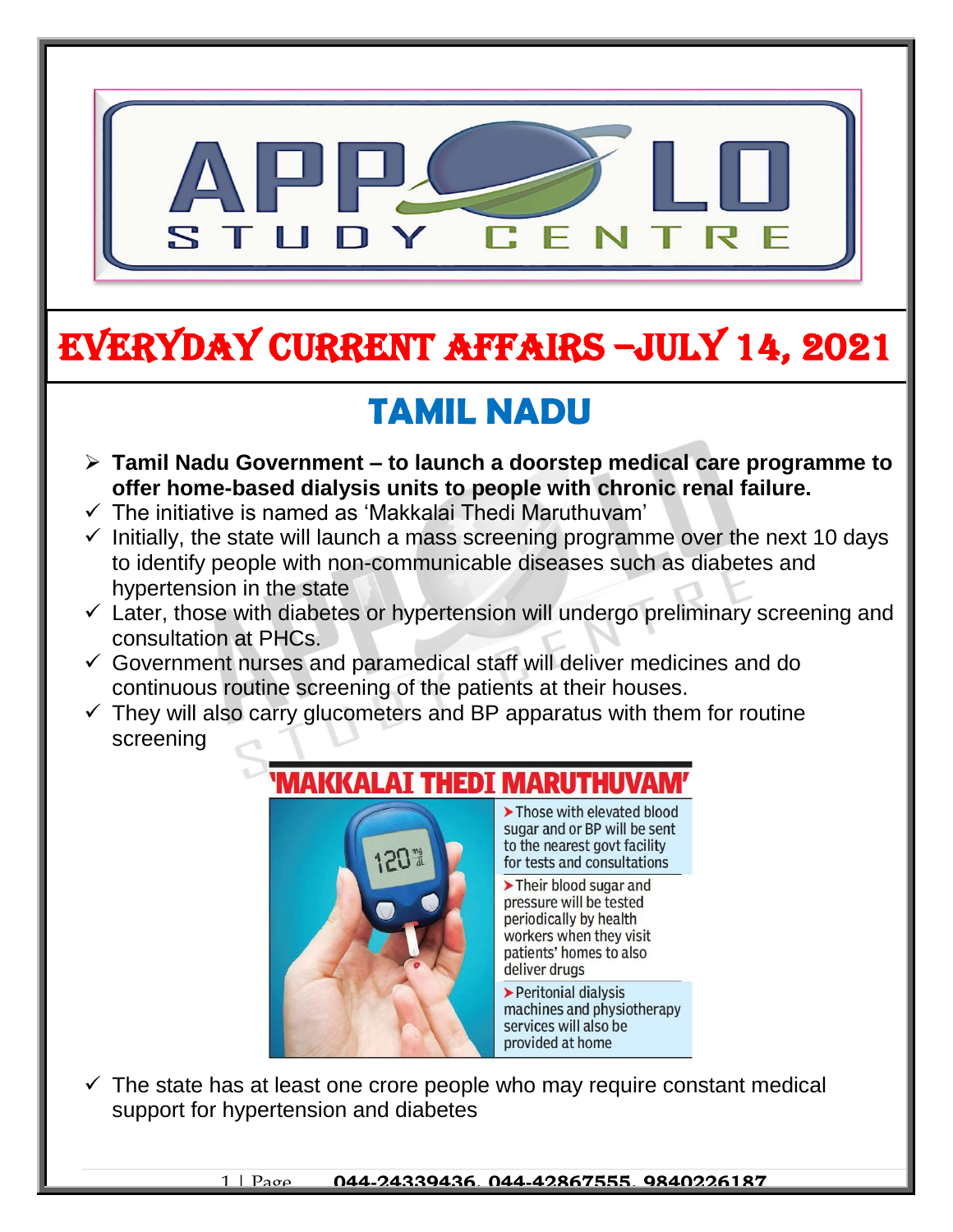$\checkmark$  Within six months, the state aims to bring down the deaths due to noncommunicable diseases from at least five lakh every year to less than half the count

# **NATIONAL**

- **The Union Cabinet – has approved the share sale of the state-run insurance giant, Life Insurance Corporation of India (LIC).**
- $\checkmark$  The Cabinet committee on economic affairs, which met last week, had given its inprinciple approval for the IPO of LIC



- $\checkmark$  A panel headed by finance minister Nirmala Sitharaman will decide on modalities such as the exact amount of stake dilution, its timing and pricing.
- $\checkmark$  The government, which holds 100% equity holding in LIC, is planning to sell a portion of its stake in the process.
- $\checkmark$  To facilitate the IPO, the government has also given its nod to raising the LIC's authorised share capital to Rs 25,000 crore.
- $\checkmark$  Besides, the Department of Economic Affairs, under the Finance Ministry, recently also amended the Securities Contracts (Regulation) Rules.
- $\checkmark$  Up to 10% of the LIC IPO issue size would be reserved for policyholders.
- $\checkmark$  The government plans to unveil the mega IPO by the end of the current fiscal year.
- $\checkmark$  LIC's IPO is expected to be the biggest in India with many analysts expecting a share sale in excess of Rs.1 lakh crore.
- $\checkmark$  It is part of the government's plan to raise Rs.1.75 lakh from asset sales in state run companies in the current fiscal year which ends in March.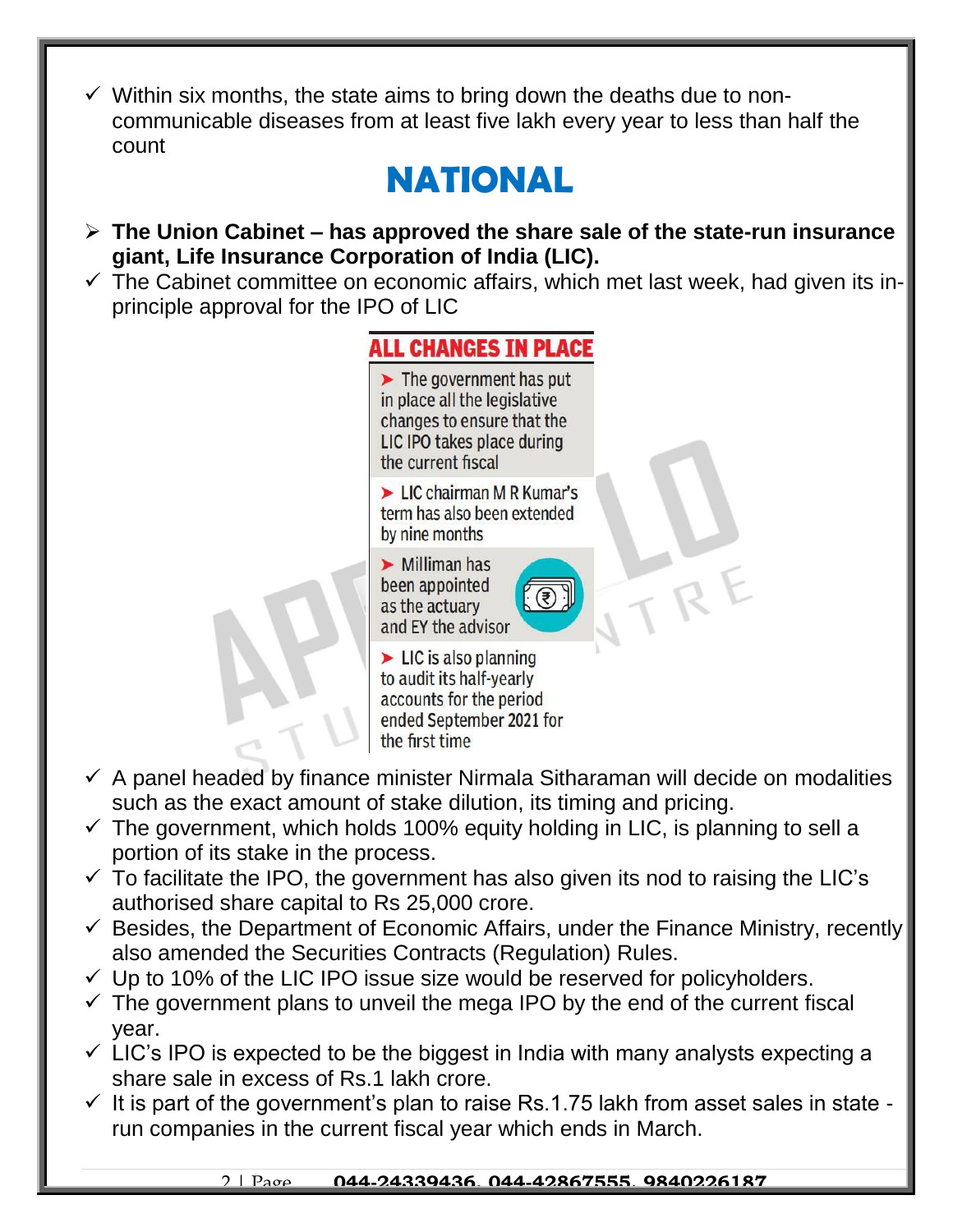- $\checkmark$  Of the Rs 1.75 lakh crore, Rs 1 lakh crore is to come from selling the government's stakes in public sector banks and financial institutions.
- $\checkmark$  The remaining Rs 75,000 crore would come as CPSE disinvestment receipts.
- $\checkmark$  To ensure the smooth launch, the government has also extended LIC chairman M R Kumar's term by nine months.
- $\checkmark$  Deloitte and SBI Capital have been appointed pre-IPO advisors.
- $\checkmark$  LIC has appointed Milliman as the actuary and Ernst & Young (EY) as the advisor for calculating the 'embedded value' of the firm.
- $\checkmark$  'Embedded value' is a valuation method unique to insurance companies that includes the net present value of future earnings from policies and is crucial for pricing shares.
- $\checkmark$  LIC is also planning to audit its half-yearly accounts for the period ended September 2021 for the first time.
- $\checkmark$  As part of its privatization process, the government aims to complete strategic sale of Bharat Petroleum Corporation Ltd (BPCL), Shipping Corp, Container Corporation, Neelachal Ispat Nigam Ltd, Pawan Hans and Air India, among others, by March 2022.
- $\checkmark$  Besides, IDBI Bank would be privatised in the current fiscal.
- **Serum Institute of India (SII) - to commence the production of Russia's Sputnik V in the country in September 2021**
- $\checkmark$  The Pune-based pharma major has initiated a technology transfer with Russia's sovereign wealth fund, Russian Direct Investment Fund
- $\checkmark$  The companies intend to produce over 300 million doses of Sputnik V in India per year.
- $\checkmark$  Sputnik V vaccine was launched on a "soft pilot basis" by Hyderabad-based Dr Reddy's Laboratories
- $\checkmark$  As part of the technical transfer process, SII has already received cell and vector samples from the Gamaleya Center.
- **The centre – had recently released Unified District Information System for Education Plus report (UDISE+) for 2019-2020.**
- $\checkmark$  UDISE+, which was launched in 2018-2019, is the largest Management Information Systems on school education.
- $\checkmark$  It covers 1.5 million schools, 8.5 million teachers and 250 million children.
- $\checkmark$  It is an advanced and improved version of UDISE that was launched in 2012-2013 by integrating DISE for elementary education & SEMIS for secondary education.
- $\checkmark$  UDISE+ helps in measuring education parameters across classes 1 to 12 in government as well as private schools in India.
- **The Ministry of Law – has recently notified Essential Defence Services Ordinance 2021**

3 | Page **044-24339436, 044-42867555, 9840226187**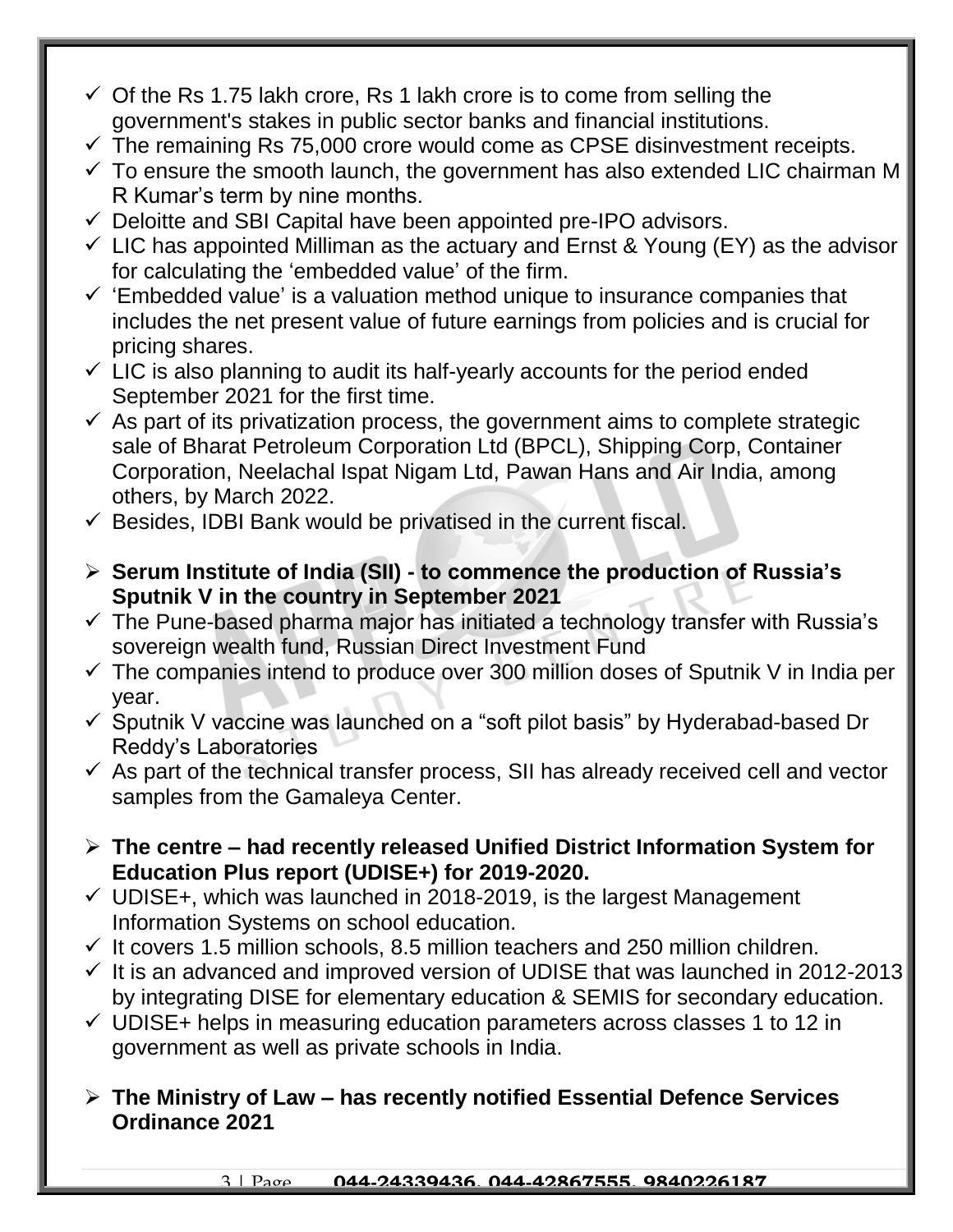- $\checkmark$  This ordinance prohibits employees engaged in essential defence services from taking part in any agitation or strike, which is termed as 'illegal'
- $\checkmark$  Recently, major federations affiliated with 76,000 employees of Ordnance Factory Board (OFB) announced that they would go on indefinite strike from July 26 to protest against government's decision to corporatize the OFB.
- $\checkmark$  According to the new ordinance, any person who commences a strike or goes or remains on or takes part in any such strike shall be punishable with imprisonment for a term up to one year or with a fine up to Rs 10,000 or both.
- $\checkmark$  Further, persons instigating or inciting others to take part in strike shall also be punishable with imprisonment for a term up to two years and fines.
- $\checkmark$  The ordinance would cover employees involved in production of defence equipment, services & operation, maintenance of industrial establishment connected with military and in repair & maintenance of defence products will come under the purview of Ordinance.
- $\checkmark$  The Union Cabinet had recently approved a long-pending proposal of restructuring about 200-year-old Ordnance Factory Board on in June 2021.
- $\checkmark$  Earlier, OFB was operating 41 ammunition and military equipment production facilities
- $\checkmark$  This has been subsumed into seven state-owned corporations to improve its accountability, efficiency and competitiveness.
- **e-commerce major, Flipkart - has launched its new app called 'Shopsy' for facilitating online business**.



- $\checkmark$  The new app seeks to help persons starting online businesses without any investment
- $\checkmark$  Once the users register on this app, they will be able to share catalogues of 15 crore products which are offered by Flipkart sellers.
- $\checkmark$  Products will range across categories like beauty, fashion, mobiles, electronics & home with potential customers targeted through popular social media & messaging apps.
- $\checkmark$  Commission percentage will vary based on the category of products being ordered.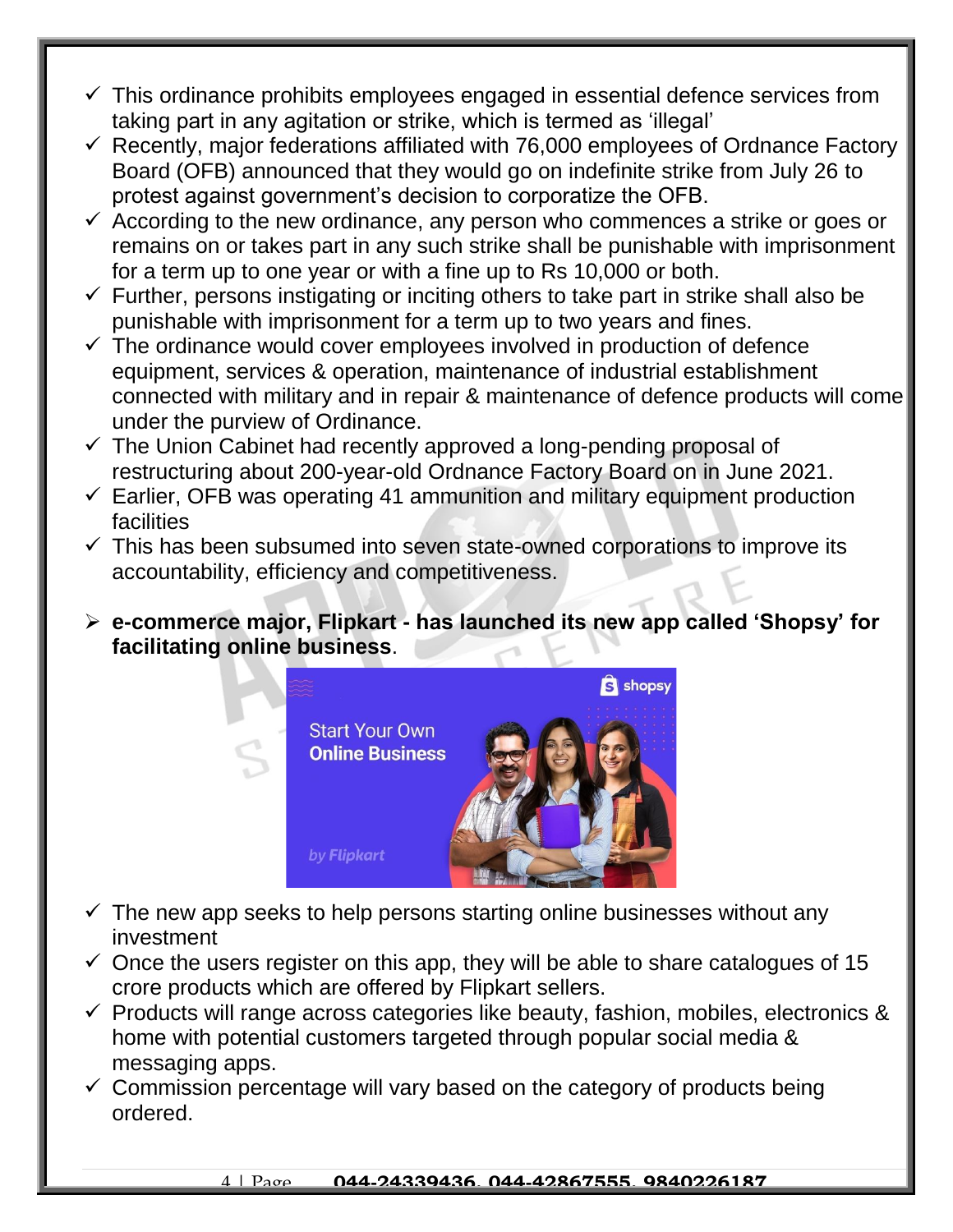$\checkmark$  With the Shopsy app, Flipkart aims to develop over 25 million online entrepreneurs using digital commerce by 2023.

#### **INTERNATIONAL**

 **On July 13, Nepali Congress President Sher Bahadur Deuba - formally became the Prime Minister of Nepal for a record fifth time after the Supreme Court's intervention.**



- $\checkmark$  The 75-year-old veteran politician took the oath of office during a swearing-in ceremony
- $\checkmark$  President Bidya Devi Bhandari appointed him in accordance with Article 76(5) of the Constitution
- $\checkmark$  Deuba has replaced incumbent 69-year-old K P Sharma Oli, who accused the SC of "deliberately" passing the verdict in favour of the Opposition parties.
- $\checkmark$  Oli's position had become untenable after Deuba staked claim to form government with support from 149 MPs in the 275-member House of Representatives.
- $\checkmark$  The five-member Constitutional Bench led by Chief Justice Cholendra Shumsher Rana said that Oli's claim to the post of prime minister was unconstitutional.
- $\checkmark$  Previously, Deuba served as Nepal's Prime Minister four times from June 2017-February 2018, June 2004-February 2005, July 2001-October 2002 and September 1995-March 1997, but has never served a full term.
- $\checkmark$  This time as well, he is to serve only until parliamentary elections are held by 2022.
- $\checkmark$  Deuba is required to seek a vote of confidence from the House of Representatives within 30 days.
- **Thailand – has become the first country to publicly announce mix-andmatch of a Chinese vaccine and a Western-developed shot**
- $\checkmark$  It will use AstraZeneca vaccine as a second dose for those who got Sinovac's shot as their first dose in a bid to increase protection
- $\checkmark$  The move is attributed to a recent study undertaken in the country that raised doubts about the longer-term protection of the Sinovac vaccine.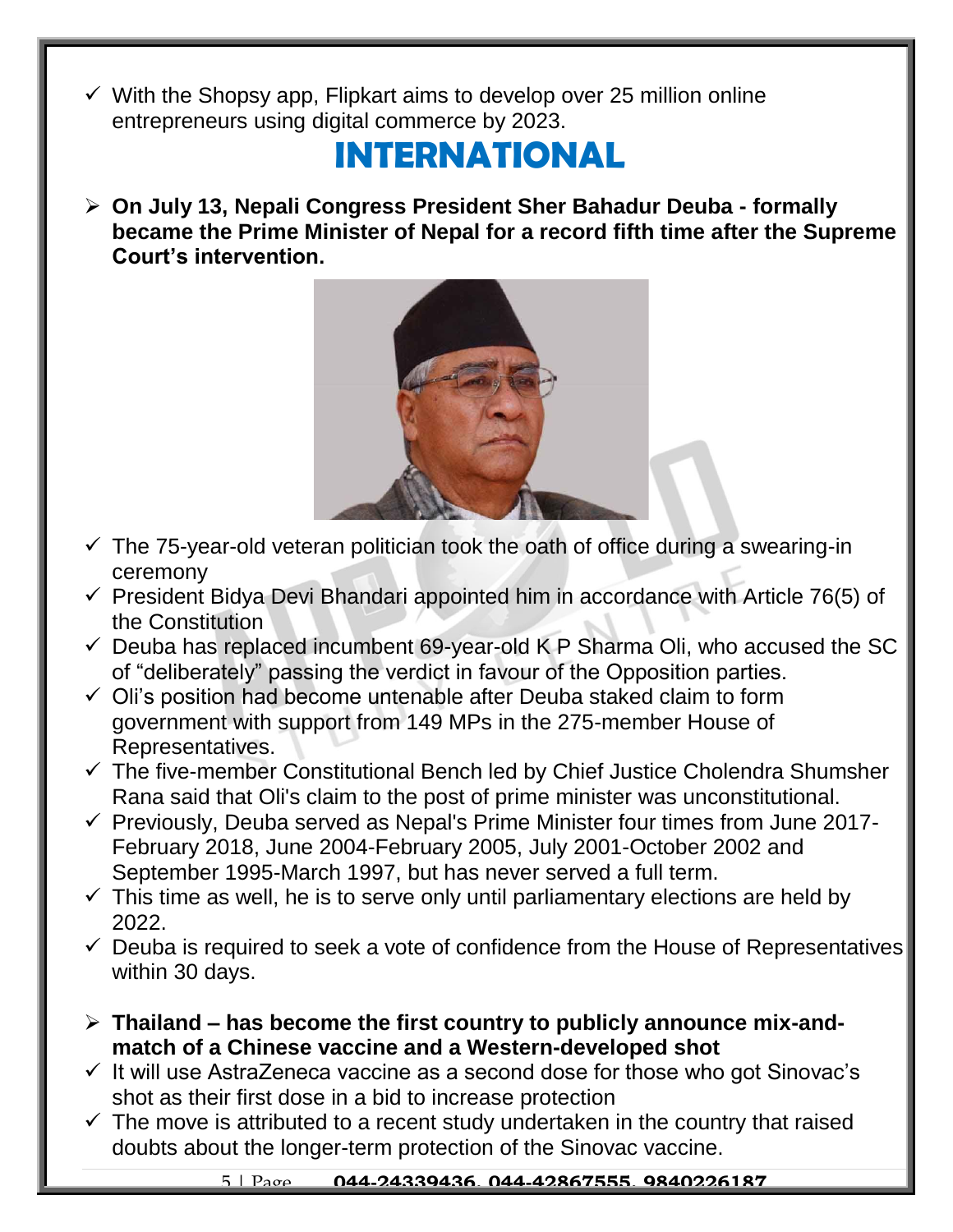- $\checkmark$  The second dose of AstraZeneca would be given three or four weeks after the first Sinovac shot.
- $\checkmark$  In Thailand, 618 medical workers out of 677,348 personnel who got two Sinovac doses became infected from April to July.
- $\checkmark$  A preliminary Thai study of 700 medical staff indicated that Sinovac's protection rate ranged between 60% and 70% for the first 60 days after the second dose
- $\checkmark$  However, the rate steadily went down over time and appeared to reduce by 50% every 40 days.
- $\checkmark$  Meanwhile, WHO chief scientist Soumya Swaminathan advised against mixing and matching vaccines, calling it a "dangerous trend".

### **ECONOMY**

- **On July 13, Global ratings agency Standard & Poor's (S&P) – retained the long-term rating of India at BBB(-) with a 'stable' outlook**
- $\checkmark$  This is the 14th consecutive year when S&P has kept long-term foreign currency and local currency sovereign credit at the lowest investment grade.

| <b>SLIPPING GRADES</b><br><b>Global agencies on India</b> |                |               |                 |
|-----------------------------------------------------------|----------------|---------------|-----------------|
|                                                           | <b>Agency</b>  | <b>Rating</b> | <b>Outlook</b>  |
|                                                           | Moody's        | BAA3          | Negative        |
|                                                           | <b>S&amp;P</b> | BBB-          | <b>Stable</b>   |
|                                                           | Fitch          | BBB-          | <b>Negative</b> |

All are lowest investment grades

- $\checkmark$  The short-term rating of the country was held at 'A-3'.
- $\checkmark$  According to the rating agency, India's economy is projected to grow 9.5% for the full year after a contraction of 7.3% in 2020-21.

# **APPOINTMENTS**

- **President Joe Biden – has nominated Indian-American Dr Rahul Gupta, West Virginia's former health commissioner, as the top anti-drug official of the United States**
- $\checkmark$  According to the White House, Dr. Gupta will be the first physician to lead the Office of National Drug Control Policy, also known as the "drug czar".
- $\checkmark$  Gupta, a primary-care doctor who led Biden's transition efforts for the drug policy office, would replace Regina LaBelle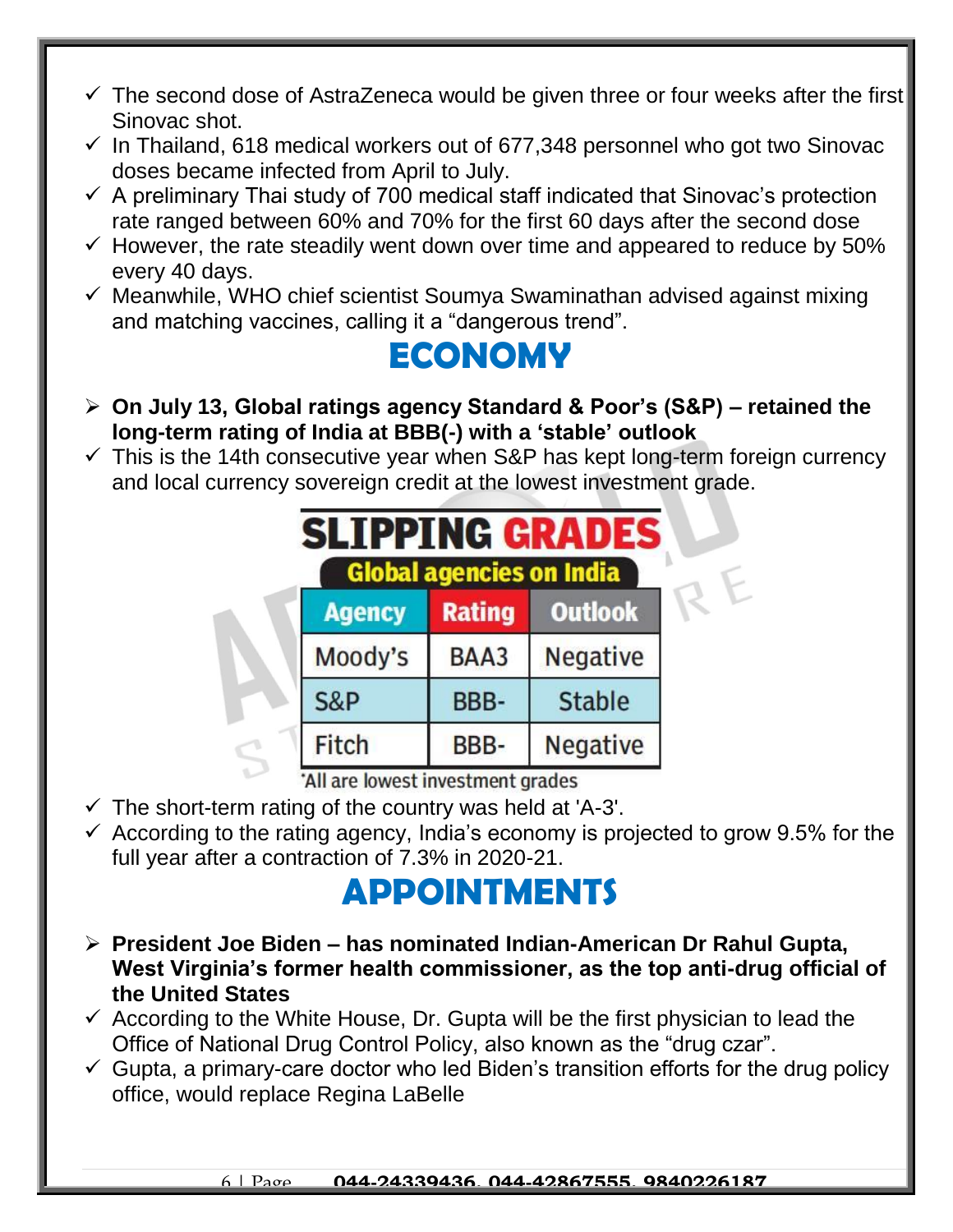

 $\checkmark$  The three-decade-old drug policy office coordinates policy around fighting substance-use disorders, including the response to opioid crisis that has worsened during the pandemic.

#### **OBITUARY**

- **Former Indian cricketer and 1983 World Cup winner Yashpal Sharma (66 years) - has died of cardiac attack in Delhi on July 13**
- $\checkmark$  Yashpal was one of the heroes in India's World Cup triumph in 1983.
- $\checkmark$  He played a pivotal role in the cup by scoring 240 runs at an average of 34.28 during the tournament
- $\checkmark$  Yashpal is best remembered for his knock of 61 against England in the 1983 World Cup semifinal.
- $\checkmark$  In a career spanning from 1979 to 1983, Yashpal played 37 Tests for India and scored 1606 runs with two centuries and nine fifties, apart from playing 42 ODIs



- $\checkmark$  Yashpal made his debut in 1979 against England
- $\checkmark$  In Ranji Trophy, he represented three teams Punjab, Haryana and Railways
- $\checkmark$  Yashpal played 160 matches scoring 8,933 runs which included 21 centuries with a highest score of 201 not out.
- $\checkmark$  He was an umpire too and stood in a couple of women's ODIs.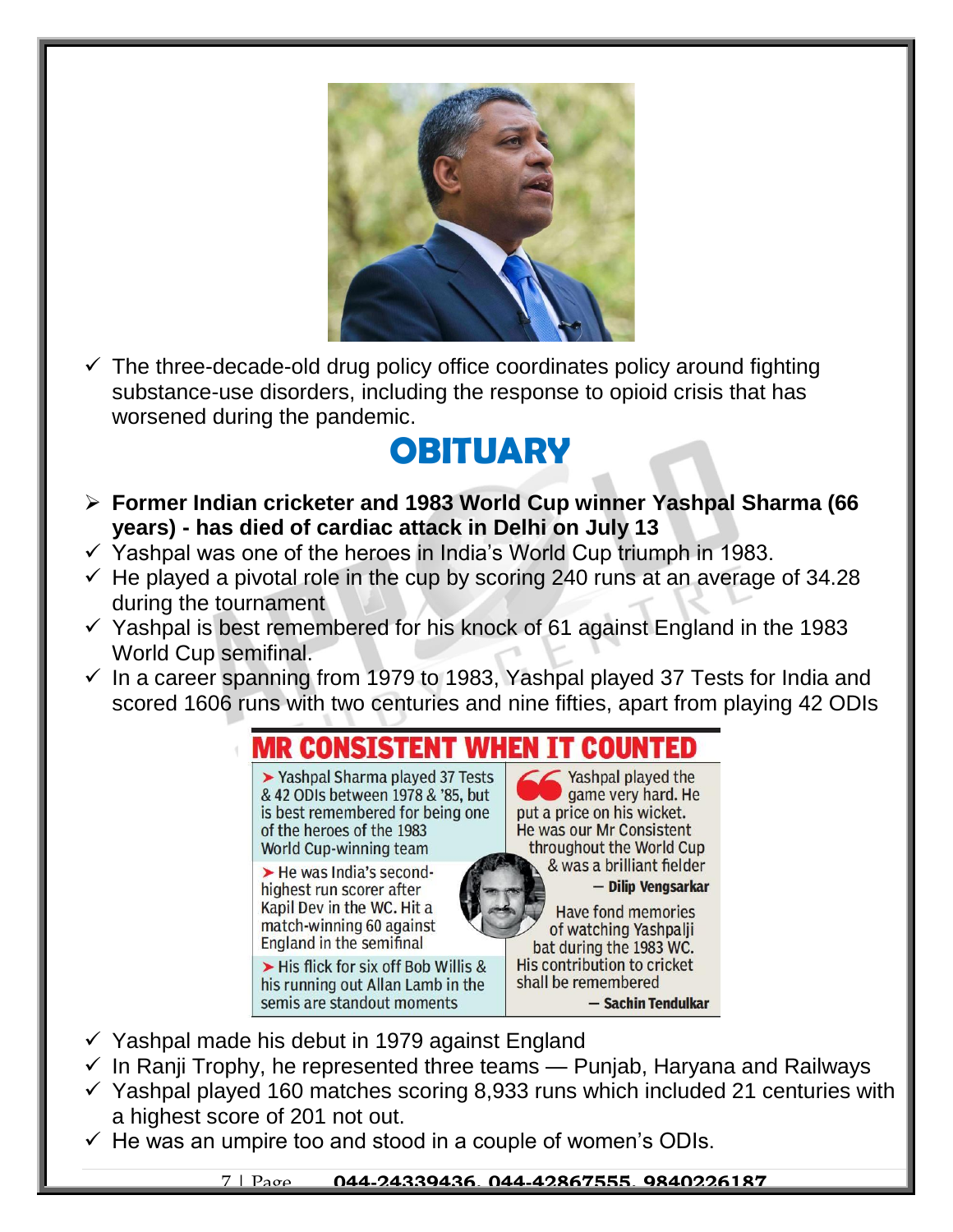- $\checkmark$  The multi-faceted former player also served as coach of the Uttar Pradesh Ranji team.
- $\checkmark$  Yashpal was one of the selectors in the committee led by his teammate K Srikkanth, which picked the team that won the World Cup under MS Dhoni in 2011.

## **SPORTS**

 **Star shooter Saurabh Chaudhary- has featured in the Time magazine's recently-released list of 'athletes to watch out for at Tokyo Olympics'**



- $\checkmark$  Saurabh is the only Indian to make it to the coveted list.
- $\checkmark$  Besides, the 19-year-old Meerut-based marksman is also the only international shooter to have been named in the list.
- $\checkmark$  Saurabh is one of India's prime medal contenders at the upcoming Tokyo Olympics.
- $\checkmark$  After taking up shooting in 2015, Saurabh has bagged eight shooting World Cup gold medals.
- $\checkmark$  Overall, Saurabh has accumulated an impressive haul of medals 14 gold and six silver - in international competitions
- $\checkmark$  In 2018, he became India's youngest gold medalist at the Asian Games.
- $\checkmark$  In the next year, Saurabh set a new junior and senior world record in the 10m air pistol category at the International Shooting Sport Federation World Cup
- $\checkmark$  Saurabh, part of India's 15-member shooting team in Tokyo, will also pair with Manu Bhaker to form a top contender in the mixed team competition at Olympics
- $\checkmark$  The Time Magazine list has 48 elite sportspersons from across the globe
- $\checkmark$  It has big names like gymnast Simone Biles, sprinters Allyson Felix, Noah Lyles and Shelly-Ann Fraser-Pryce, long distance runner Eliud Kipchoge, swimmers Caeleb Dressel and Katie Ledecky and NBA star Kevin Durant among others.
- $\checkmark$  Saurabh, at present, is training at Indian shooting contingent's European base in Zagreb, Croatia.